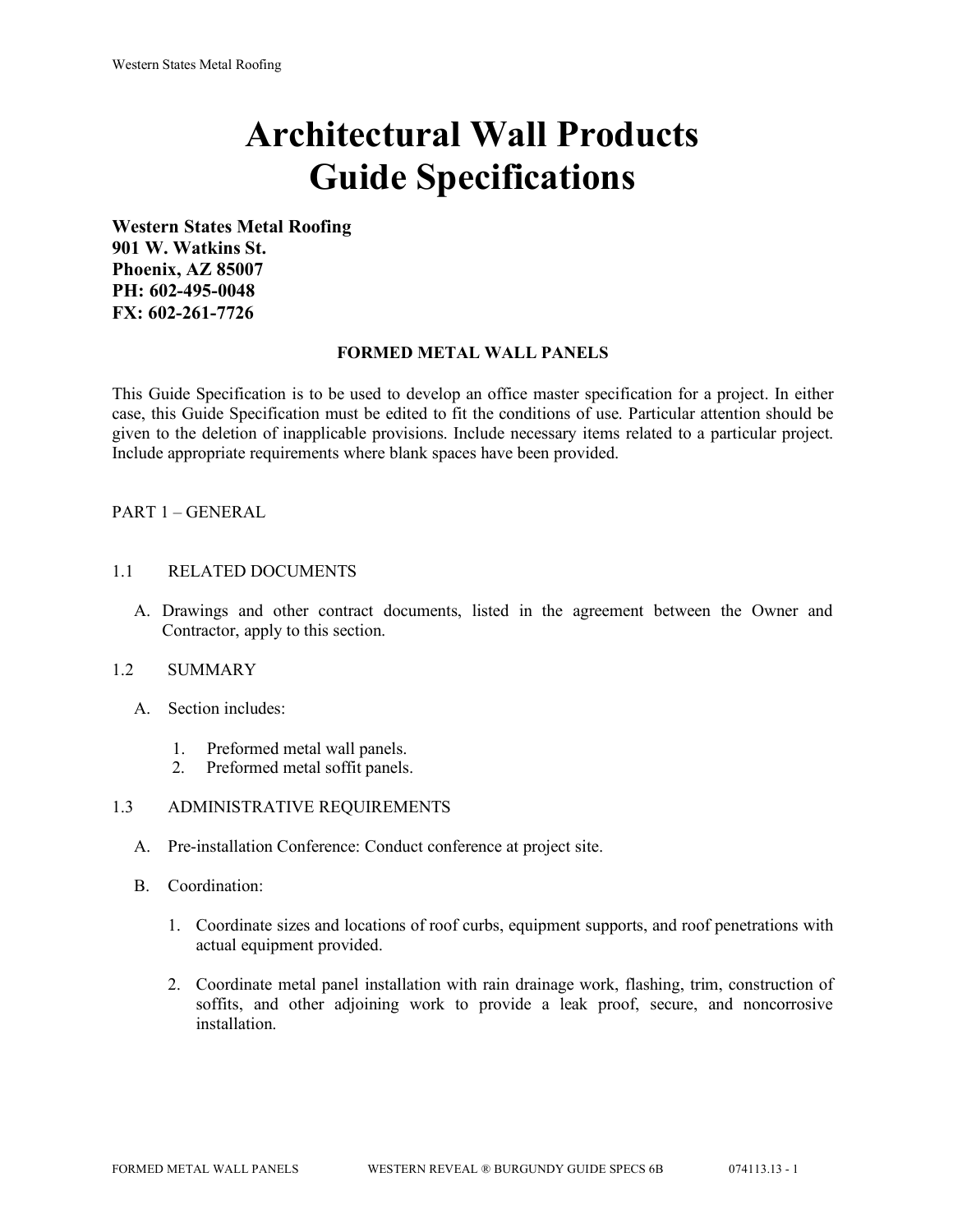# 1.4 SUBMITTALS

#### A. Product Data:

- 1. Include construction details, material descriptions, dimensions of individual components and profiles and finishes for each type of panel and accessory.
- B. Shop Drawings:
	- 1. Include fabrication and installation layouts of metal panels; details of edge conditions, joints, panel profiles, corners, anchorages, attachment system, trim, flashings, closures, accessories and special details.
	- 2. Accessories: Include details of the flashing, trim, and anchorage systems, at a scale of not less than 1-1/2 inches per 12 inches.
- C. Samples:
	- 1. Metal Panels: 12 inches long by actual panel width. Include fasteners, closures, and other metal panel accessories.
- D. Qualification Data: For Installer.
- E. Product Test Reports: For each product, for tests performed by a qualified testing agency.
- F. Filed quality control reports.
- G. Sample Warranties: For special warranties.
- 1.5 QUALITY ASSURANCE
	- A. Installer Qualifications: An entity that employs installers and supervisors who have a minimum of 3 years' experience in the installation of metal roof / wall panels.
	- B. Mockups: Build mockup; to verify selections made under sample submittals and to demonstrate aesthetic effects and set quality standards for fabrication and installation.
- 1.6 DELIVERY, STORAGE AND HANDLING
	- A. Deliver components, metal panels and other manufactured items so as not to be damaged or deformed. Package metal panels for protection during transportation and handling.
	- B. Store metal panels in a manner to prevent bending, warping, twisting and surface damage.
	- C. Stack metal panels horizontally on platforms or pallets, covered with suitable weather tight and ventilated covering. Store metal panels to ensure dryness with positive slope for drainage of water. Do not store metal panels in contact with other materials that might cause staining, denting or other surface damage.
	- D. Retain strippable protective covering on metal panels during installation.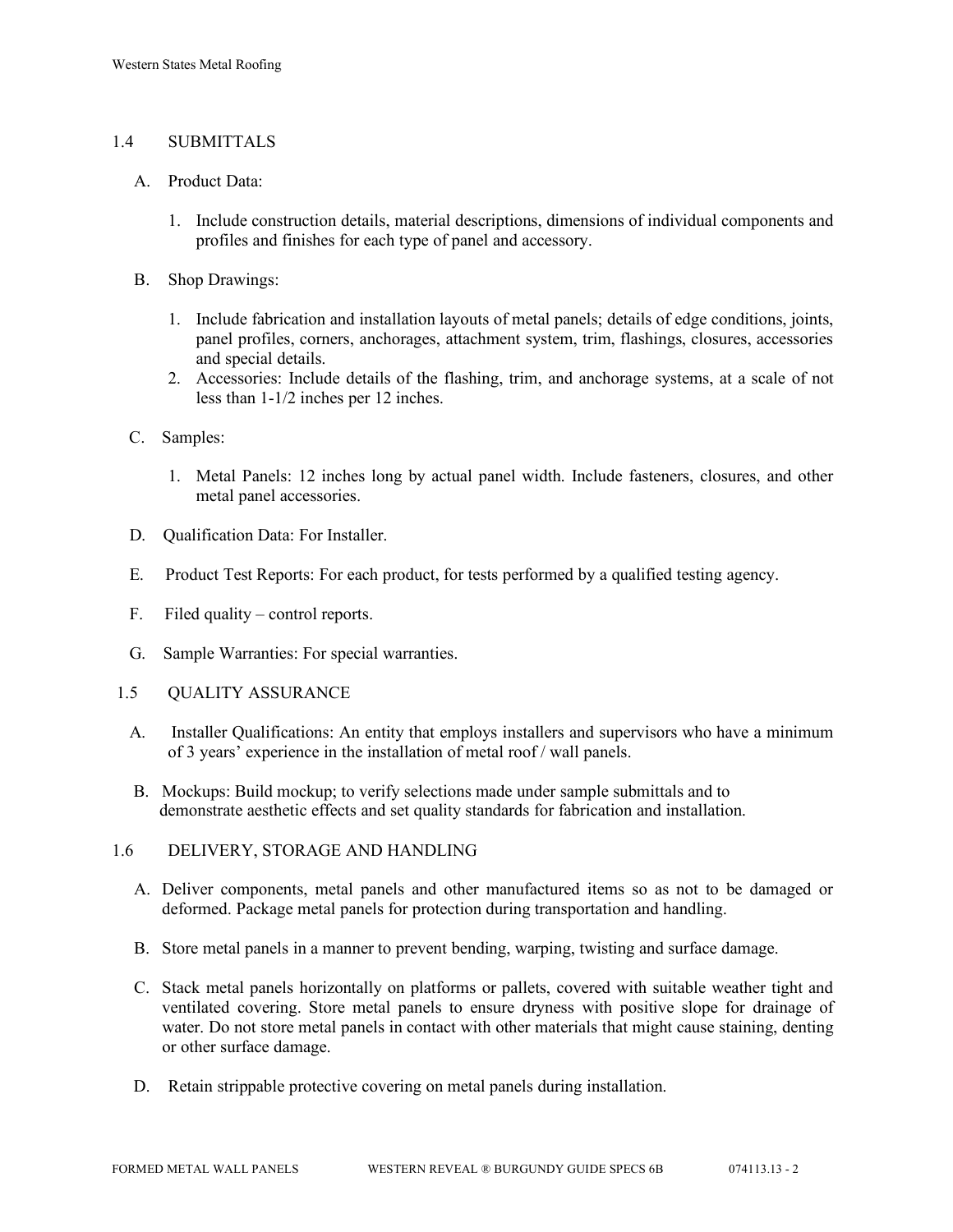## 1.7 FIELD CONDITIONS

A. Weather Limitations: Proceed with installation only when existing and forecasted weather conditions permit assembly of metal panels to be performed according to manufacturers' written instructions and warranty requirements.

## 1.8 WARRANTY

- A. MANUFACTURER'S PRODUCT WARRANTY
	- 1. Manufacturer's standard coating performance warranty, as available for specified installation and environmental conditions. (Contact a WSMR Representative to determine actual warranty criteria)

## B. CONTRACTORS WARRANTY

1. Warrant panels, flashings, sealants, fasteners, and accessories against defective materials and/ or workmanship, to remain watertight and weatherproof with normal usage for two (2) years following Project Substantial Completion date.

## PART 2 – PRODUCTS

## 2.1 MANUFACTURER

 A. Western States Decking, Inc., DBA - Western States Metal Roofing, 901 W. Watkins St., Phoenix, AZ 85007; Ph: (877) 787-5467, Fax: (602) 261-7726.

Email: [sales@metalforroofing.com](mailto:sales@metalforroofing.com) Website: www.metalforroofing.com

- B. Substitutions: In accordance with contract documents.
- 2.2 METAL WALL PANELS
	- A. Western Reveal ®; Flush- Profile, Concealed Fastener Metal Wall / Soffit Panels: Metal panels consisting of formed metal sheet with vertical panel edges, with flush joints or reveal between panels and attached to supports using concealed fasteners.
		- 1. Panel Designation: Western Reveal ® Panel
		- 2. Metallic- Coated Steel Sheet: Aluminum- zinc alloy- coated steel sheet minimum (Zincalume® or Galvalume®) complying with ASTM A 792/ A 792M, Class AZ50 coating designation; structural quality.

 a. Nominal Thickness: [24 Gauge] b. Exterior Finish Available In: Cool Tech ® 500 PVDF Paint System

i. Burgundy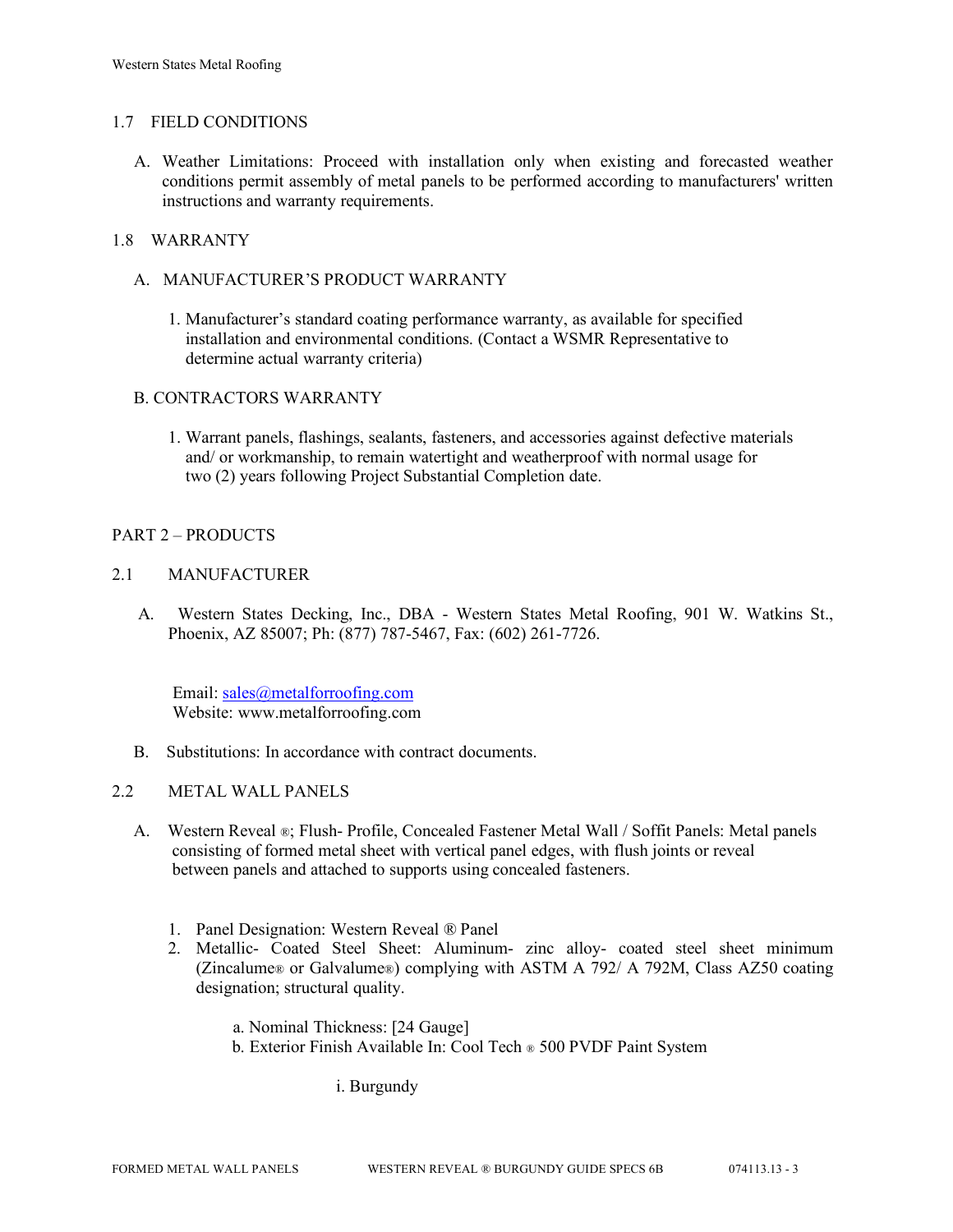- 3. Grade of Steel:
	- a. 24 Gauge Grade 50
- 4. Panel Width: [**12 inches**] [**14 inches**] [**16 inches**] [**18 inches**]
	- a. Custom widths can be ordered up to 24 inches
- 5. Panel Height: Nominal 1.5 inch
- 6. Reveal: [NR = No Reveal]  $[1.0 = 1$ " Reveal]  $[2.0 = 2$ " Reveal]  $[3.0 = 3$ " Reveal]

## 2.3 ACCESSORIES

- A. Self-Adhering, High- Temperature Underlayment: Provide self-adhering, cold applied, sheet underlayment, a minimum of 30 mils thick, specifically designed to withstand high metal temperatures beneath metal roofing. Provide primer when recommended by underlayment manufacturer.
	- 1. Thermal Stability: Stable after testing at 220 deg F; ASTM D 1970.
	- 2. Low- Temperature Flexibility: Passes after testing at minus 20 deg F; ASTM D 1970.
- B. Miscellaneous Metal Sub framing and Furring: ASTM C 645; cold formed, metallic- coated steel sheet, ASTM A 653/ A 653M, G90 coating designation or ASTM A 792/ A 792M, Class AZ55 aluminum- zinc alloy coating designation unless otherwise indicated. Provide manufacture's standard sections as required for support and alignment of metal panel system.
- C. Panel accessories: Provide components required for a complete, weather tight panel system including trim, clips, flashings, sealants, gaskets, fillers, closure strips, and similar items. Match material and finish of metal panels unless otherwise indicated.
	- 1. Closures: Provide closures at eaves and ridges, fabricated of same metal as metal panels.
	- 2. Backing Plates; Provide metal backing plates at panel end splices, fabricated from material recommended by manufacturer.
	- 3. Closure Strips: Closed-cell, expanded, cellular, rubber or cross linked, polyolefin-foam or closed-cell laminated polyethylene; minimum I -inch-thick, flexible closure strips; cut or pre-molded to match metal panel profile. Provide closure strips where indicated or necessary to ensure weather tight construction.
- D. Flashing and Trim: Provide flashing and trim formed from same material as metal panels as required to seal against weather and to provide finished appearance. Finish flashing and trim with same finish systems adjacent metal panels.
- E. Panel Fasteners: Self-tapping screws designed to withstand design loads. Provide EPDM or PVC sealing washers for exposed fasteners.
- F. Panel Sealants: Provide sealant type recommended by manufacturers that are compatible with panel materials are non-staining and do not damage panel finish.
- G. Metal Protection: When dissimilar metals contact each other or corrosive substrates, protect against galvanic.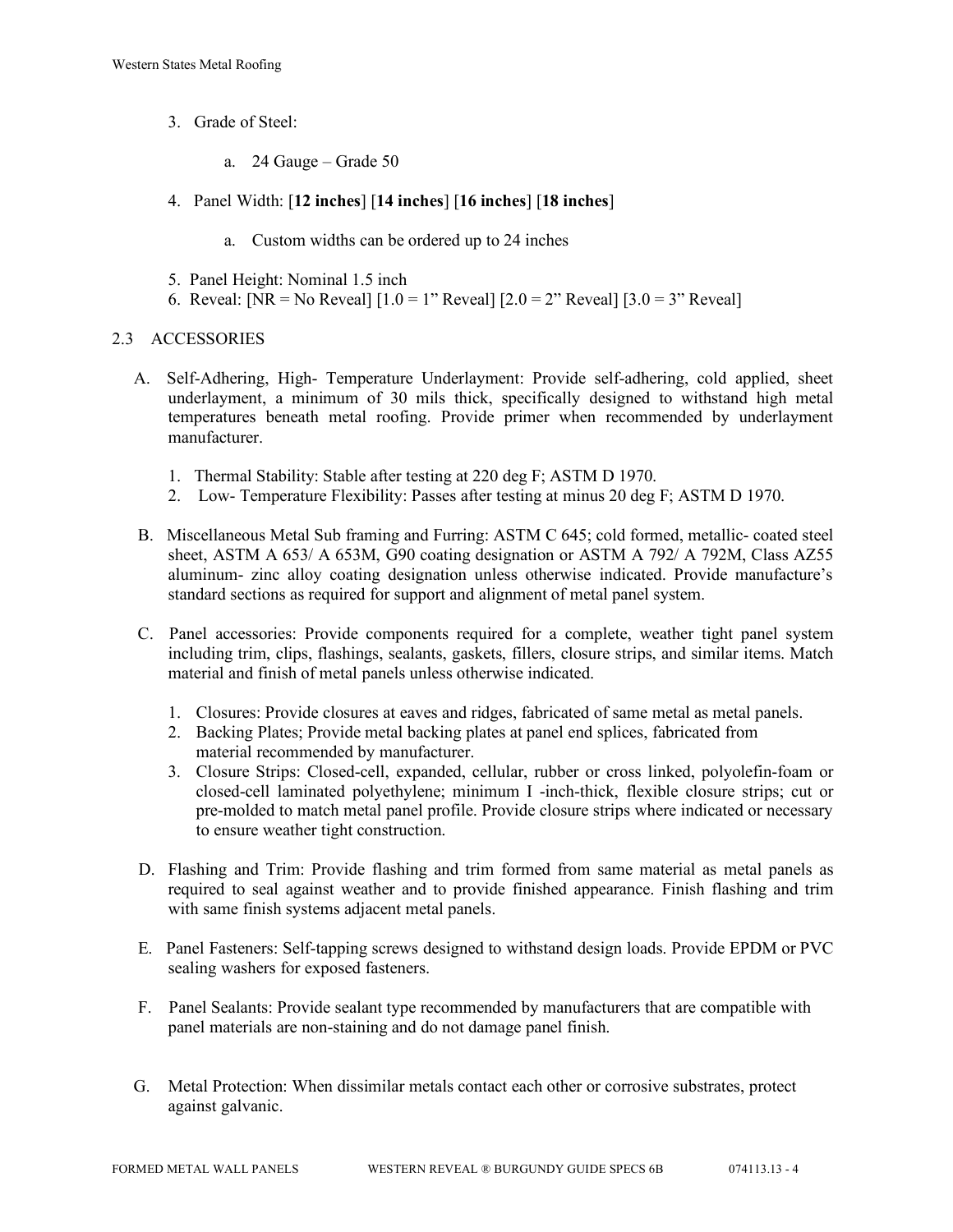## 2.4 FABRICATION

- A. General: Fabricate and finish metal panels and accessories at the factory, by manufacturer's standard procedures and processes, as necessary to fulfill indicated performance requirements demonstrated by laboratory testing. Comply with indicated profiles and with dimensional and structural requirements.
- B. Provide panel profile, including major ribs and intermediate stiffening ribs, if any, for full length of panel.
- C. Sheet Metal Flashing and Trim: Fabricate flashing and trim to comply with manufacturer's recommendations and recommendation in SMACNA's "Architectural Sheet Metal Manual" that apply to design, dimensions, metal, and other characteristics of item indicated.

## 2.5 FINISHES

- A. Protect mechanical and painted finishes on exposed surfaces from damage by applying a strippable, temporary protective covering before shipping.
- B. Appearance of Finished Work: Variations in appearance of abutting or adjacent pieces are acceptable if they are within one- half of the range of approved Samples. Noticeable variations in same piece are unacceptable. Variations in appearance of other components are acceptable if they are within the range of approved Samples and are assembled or installed to minimize contrast.
- C. Steel Panels Finish:
	- 1. Exterior Finish: Western States Metal Roofing, Cool Tech ® 500 PVDF Paint System, Fluoropolymer Two – Coat System:  $0.2 - 0.3$  mil primer with  $0.7 - 0.8$  mil 70 percent PVDF fluoropolymer color coat, AAMA 621, meeting solar reflectance index requirements.
	- 2. Interior Finish: Standard Poly backer finish consisting of  $0.2 0.3$  mil primer coat and  $0.3 -$ 0.4 mil wash coat with a minimum total dry film thickness of  $0.5 - 0.7$  mil.

## PART 3- EXECUTION

#### 3.1 EXAMINATION

- A. Examine substrates, area, and conditions, with installer present, for compliance with requirements for installation tolerances, metal panel supports, and other conditions affecting performance of the work.
	- 1. Examine wall framing to verify that girths, angles, channels, studs, and other structural panel support members and anchorage have been installed within alignment tolerance required by metal wall panel manufacturer.
	- 2. Examine solid roof sheathing to verify that sheathing joints are supported by framing or blocking and that installation is within flatness tolerances required by metal roof panel manufacture.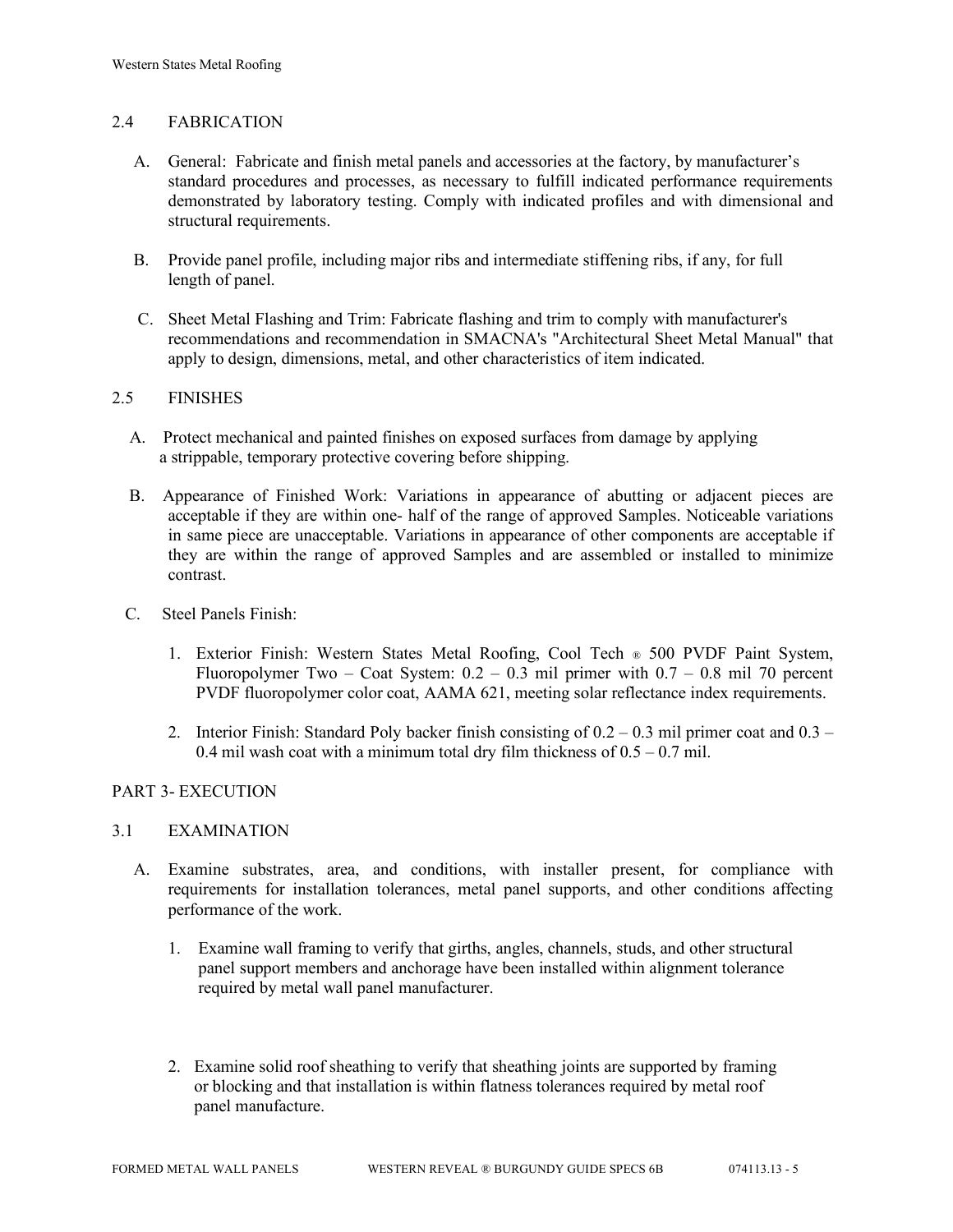- a. Verify that air or water-resistive barriers have been installed over sheathing or backing substrate to prevent air infiltration or water penetration.
- B. Examine roughing-in for components and systems penetrating metal panels to verify actual locations of penetrations relative to seam locations of metal panels before installation.
- C. Proceed with installation only after unsatisfactory conditions have been corrected.

# 3.2 PREPARATION

 A. Miscellaneous Supports; Install sub framing, furring and other miscellaneous panel support members and anchorage according to ASTM C 754 and metal panel manufacturer's written recommendations.

# 3.3 UNDERLAYMENT INSTALLATION

- A. Self- Adhering Sheet Underlayment: Apply primer if required by manufacturer. Comply with temperature restrictions of underlayment manufacturer for installation. Apply at locations indicated on Drawings, wrinkle free, in shingle fashion to shed water, and with end laps of not less than 6 inches staggered 24 inches between courses. Overlap side edges not less than 3- ½ inches. Roll laps with roller. Cover underlayment within 14 days.
- B. Felt Underlayment: Apply at locations indicated [below] [on drawings], in shingle fashion to shed water. And with lapped joints of not less than 2 inches.
	- 1. Apply over the entire roof surface.
	- 2. Apply on roof not covered by self- adhering sheet underlayment. Lap over edges of self adhering sheet underlayment not less than 3 inches, in shingle fashion to shed water.
- C. Slip Sheet: Apply slip sheet over underlayment before installing metal roof panels.
- D. Flashings: Install flashings to cover underlayment to comply with requirements specified in Section 076200 "Sheet Metal Flashing and Trim."

## 3.4 METAL PANEL INSTALLATION

- A. General: Install metal panels according to manufacturer's written instructions in orientation, sizes, and locations indicated. Install panels perpendicular to supports unless otherwise indicated. Anchor metal panels and other components of the work securely in place, with provisions for thermal and structural movement.
	- 1. Shim or otherwise plumb substrates receiving metal panels.
	- 2. Flash and seal metal panels at perimeter of all openings. Fasten with self-tapping screws. do not begin installation until air or water- resistive barriers and flashings that are concealed by metal panels are installed.
	- 3. Install screw fasteners in predrilled holes.
	- 4. Locate and space fastenings in uniform vertical and horizontal alignment.
	- 5. Install flashing and trim as metal panel work proceeds.
	- 6. Locate panel splices over, but not attached to, structural supports. Stagger panel splices and end laps to avoid a four – panel lap splice condition.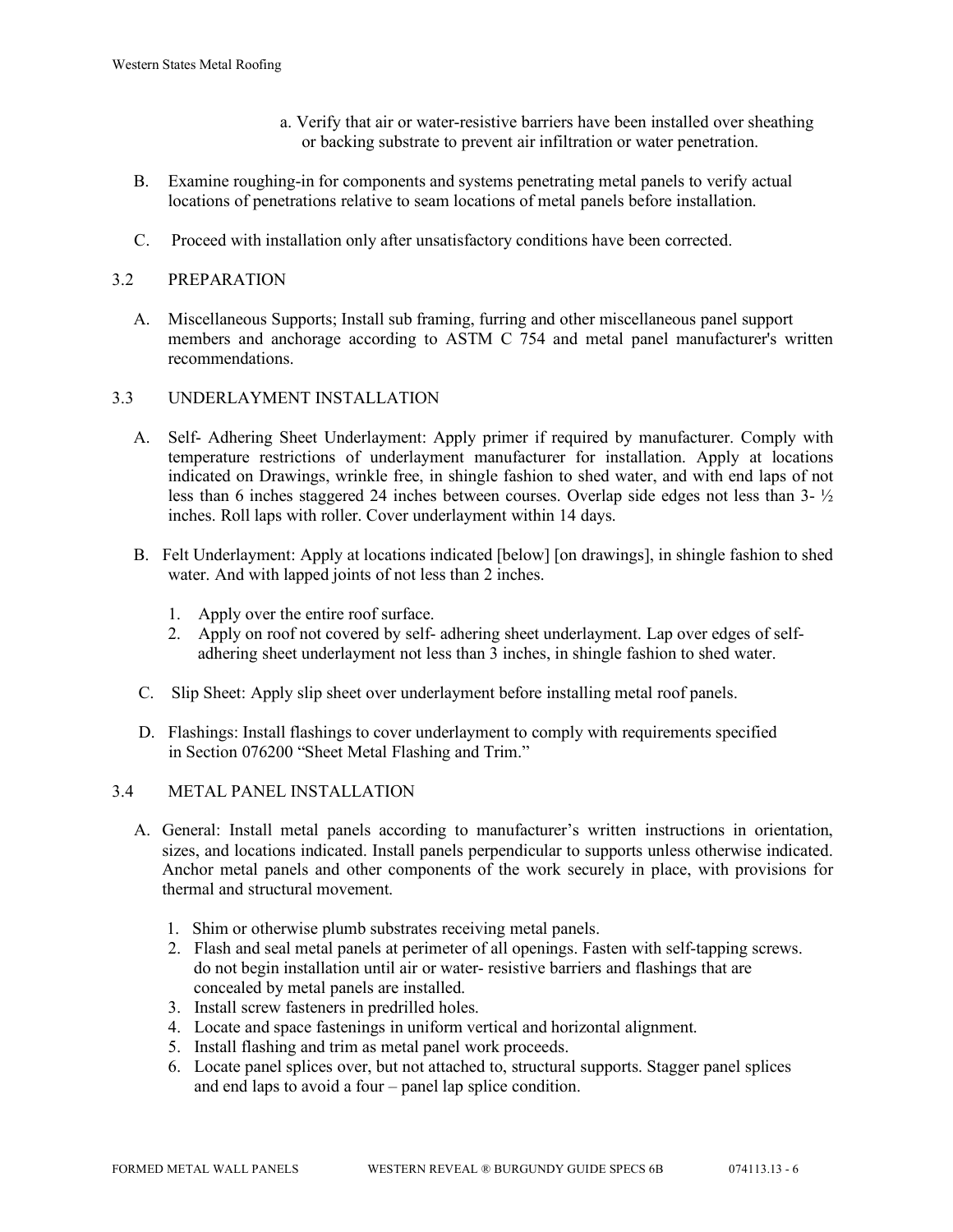- 7. Align bottoms of metal panels and fasten with blind rivets, bolts, or self- tapping screws. Fasten flashings and trim around openings and similar elements with self-tapping screws.
- 8. Provide weather tight escutcheons for pipe—and conduit- penetrating panels.
- B. Fasteners:
	- 1. Steel Panels: Use galvanized steel fasteners.
- C. Metal Protection: When dissimilar metals contact each other or corrosive substrates, protect against galvanic action.
- D. Lap-Seam Metal Panels: Fasten metal panels to supports with fasteners at each lapped joint at location and spacing recommended by manufacturer.
	- 1. Lap ribbed or fluted sheets one full rib. Apply panels and associated items true to line for neat and weather tight enclosure.
	- 2. Provide metal backed washers under heads of exposed fasteners bearing on weather side of metal panels.
	- 3. Locate and space exposed fasteners in uniform vertical and horizontal alignment. Use proper tools to obtain controlled uniform compression for positive seal without rupture of washer.
	- 4. Install screw fasteners with power tools having controlled torque adjusted to compress Washer tightly without damage to washer, screw threads or panels. Install screws in predrilled holes.
	- 5. Flash and seal pans with weather closures at perimeter of all openings.
- E. Accessory Installation: install accessories with positive anchorage to building and weather tight Mounting, and provide for thermal expansion. Coordinate installation with flashings and other components.
	- 1. Install components, required for a complete metal panel system including trim, copings, corners, seam covers, flashings, sealants, gaskets, fillers, closure strips and similar items. Provide types indicated by metal wall panel manufacturer; or, if not indicated, provide types recommended by metal panel manufacturer.
- F. Flashing and Trim: Comply with performance requirements manufacturer's written installation instructions, and SMACNA's "Architectural Sheet Metal Manual." Provide concealed fasteners where possible and set units true to line and level. Install work with laps, joints and seams that are permanently watertight.
	- 1. Install exposed flashing and trim that is without buckling and tool marks, and that is true to line and levels indicated, with exposed edges folded back to form hems. Install sheet metal flashing and trim to fit substrates and achieve waterproof performance.
	- 2. Expansion Provisions: Provide for thermal expansion of exposed flashing and trim. Space movement joint at a maximum of 10 feet with no joints allowed within 24 inches of corner or intersection. Where lapped expansion provisions cannot be used or would not be sufficiently waterproof, form expansion joints of intermeshing hooked flanges, not less than 1 inch deep, filled with mastic sealant (concealed within joints).